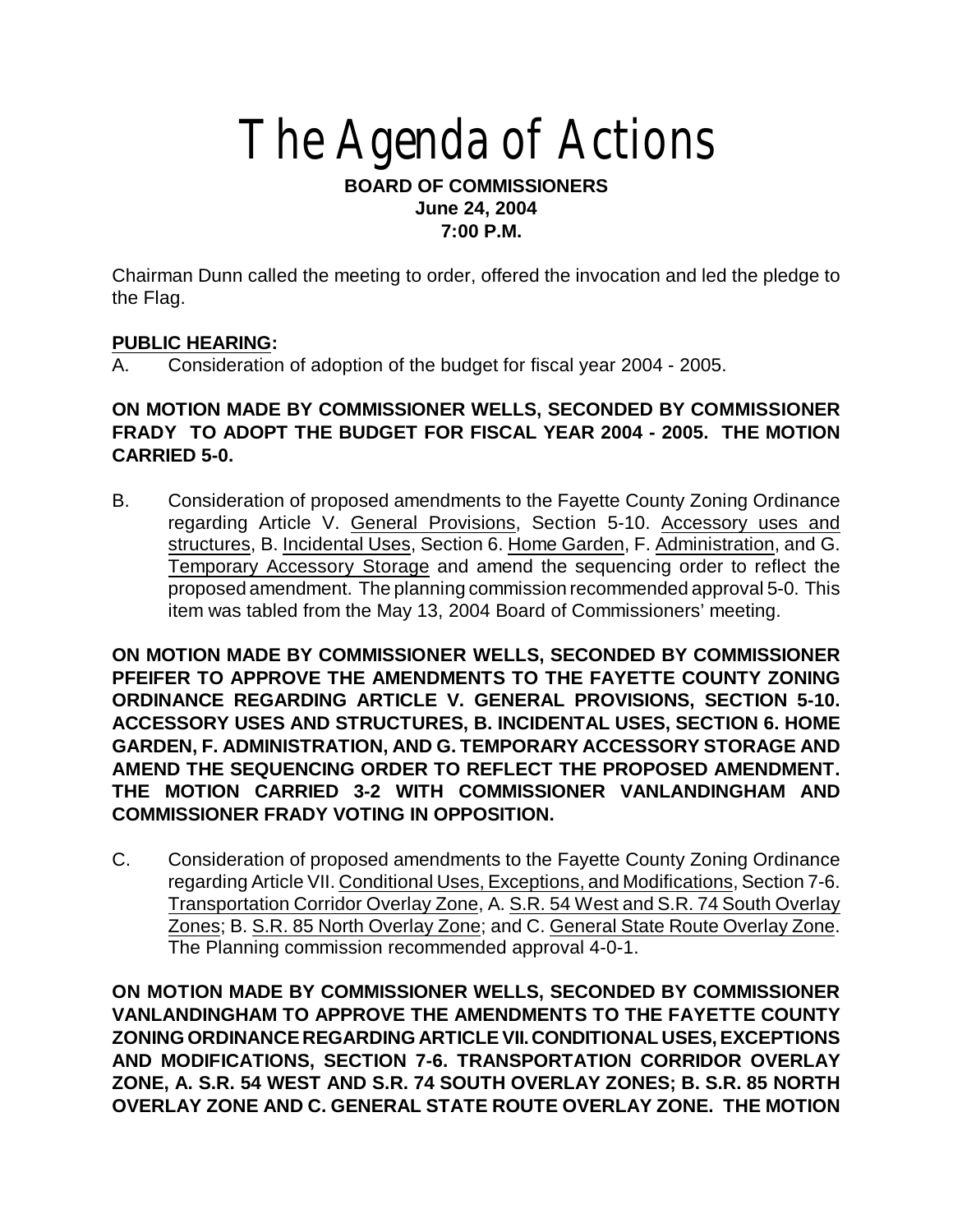# **CARRIED 5-0.**

D. Consideration of proposed amendments to the Fayette County Zoning Ordinance regarding Section 6-17. O-I, Office Institutional, E. Auxiliary Conditional Uses and amend the sequencing order to reflect the proposed amendment. The Planning Commission recommended approval 5-0.

# **ON MOTION MADE BY COMMISSIONER WELLS, SECONDED BY COMMISSIONER PFEIFER TO APPROVE THE AMENDMENTS TO THE FAYETTE COUNTY ZONING ORDINANCE REGARDING SECTION 6-17. O-I, OFFICE INSTITUTIONAL, E. AUXILIARY CONDITIONAL USES AND AMEND THE SEQUENCING ORDER TO REFLECT THE PROPOSED AMENDMENT. THE MOTION CARRIED 5-0.**

- E. Consideration of proposed amendments to the Fayette County Zoning Ordinance regarding Article VI. District Use Requirements, C-H Highway Commercial District, B. Permitted Uses, 7. Auto parts and Tire store; retail and C. Conditional Uses, 2. Automobile, Truck, Farm Equipment, or Motorcycle Sales and Repairs and 17. Self-Storage Facility and amend the sequencing order to reflect the proposed amendment. The planning commission recommended approval 5-0.
- F. Consideration of proposed amendments to the Fayette County Zoning Ordinance regarding Article VI. District Use Requirements, M-1 Light Industrial District, B. Permitted Uses, 6. Automobile or truck sales, service station, paint shop, parts store including rebuilding of parts, parking lot or garage, tire recapping facility, upholstery shop and 39. Mini-storage facilities with a unit floor space not to exceed 425 feet and C. Conditional Uses, 8. Self-Storage Facility. The planning commission recommended approval 5-0.

**ON MOTION MADE BY COMMISSIONER WELLS, SECONDED BY CHAIRMAN DUNN TO APPROVETHE AMENDMENTS TO THEFAYETTE COUNTY ZONING ORDINANCE REGARDING ARTICLE VI. DISTRICT USE REQUIREMENTS, C-H HIGHWAY COMMERCIAL DISTRICT, B. PERMITTED USES, 7. AUTO PARTS AND TIRE STORE; RETAIL AND C. CONDITIONAL USES, 2. AUTOMOBILE, TRUCK FARM EQUIPMENT, OR MOTORCYCLE SALES AND REPAIRS AND 17. SELF-STORAGE FACILITY AND AMEND THE SEQUENCING ORDER TO REFLECT THE PROPOSED AMENDMENT;** 

**AND TO APPROVE THE AMENDMENTS TO THE FAYETTE COUNTY ZONING ORDINANCE REGARDING ARTICLE VI. DISTRICT USE REQUIREMENTS, M-1 LIGHT INDUSTRIAL DISTRICT, B. PERMITTED USES, 6. AUTOMOBILE OR TRUCK SALES, SERVICE STATION, PAINT SHOP, PARTS STORE INCLUDING REBUILDING OF PARTS, PARKING LOT OR GARAGE, TIRE RECAPPING FACILITY, UPHOLSTERY SHOP AND 39. MINI-STORAGE FACILITIES WITH A UNIT FLOOR SPACE NOT TO EXCEED 425 FEET AND C. CONDITIONAL USES, 8. SELF-STORAGE FACILITY. THE MOTION CARRIED 5-0.**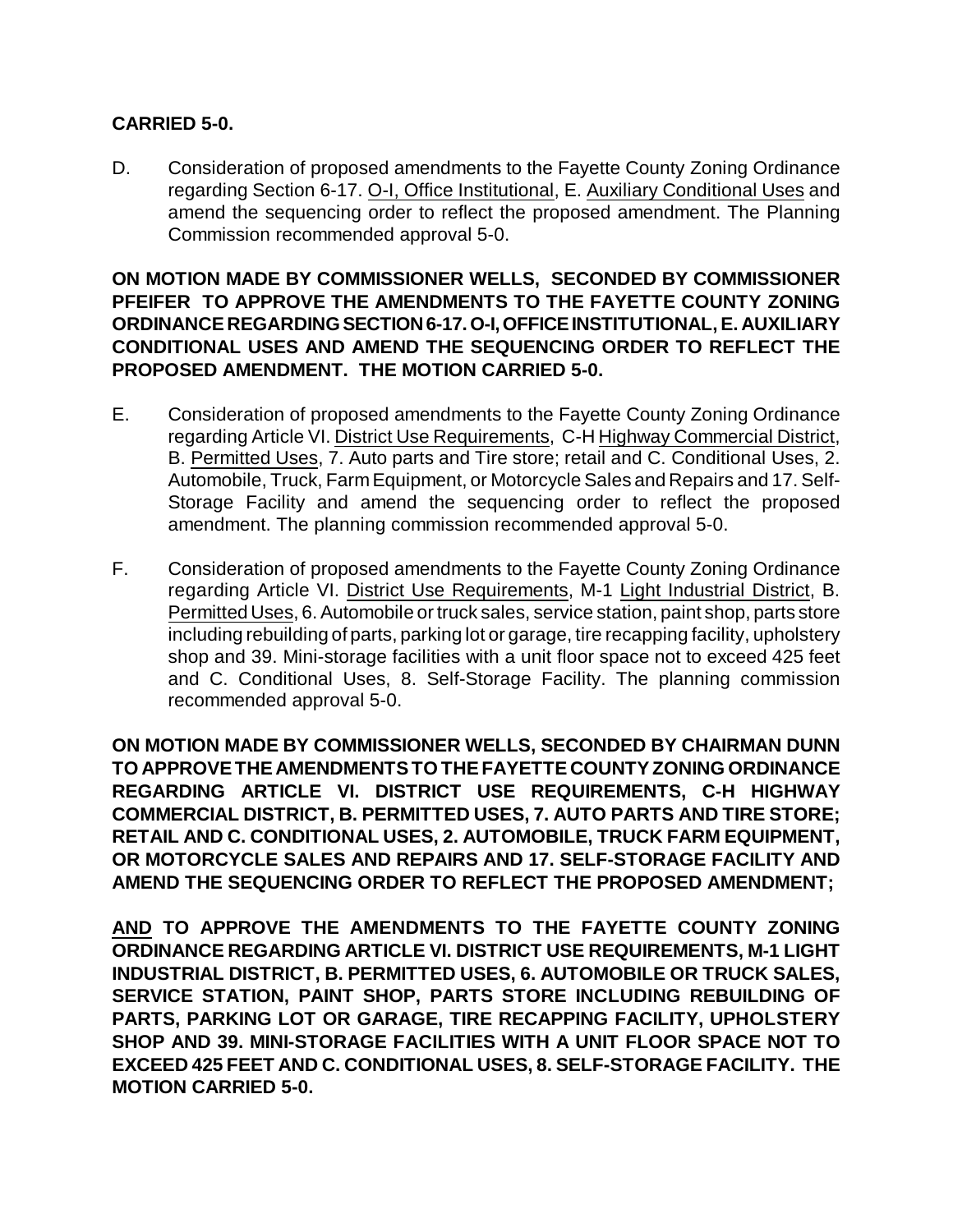G. Consideration of proposed amendments to the Fayette County Zoning Ordinance regarding Article VII. Conditional Uses, Exceptions, and Modifications, B. Conditional Uses Allowed, 34. Self-Storage Facility. The planning commission recommended approval 5-0.

# **ON MOTION MADE BY COMMISSIONER WELLS, SECONDED BY COMMISSIONER PFEIFER TO APPROVE THE AMENDMENTS TO THE FAYETTE COUNTY ZONING ORDINANCE REGARDING ARTICLE VII. CONDITIONAL USES, EXCEPTIONS AND MODIFICATIONS, B. CONDITIONAL USES ALLOWED, 34. SELF-STORAGE FACILITY. THE MOTION CARRIED 5-0.**

H. Consideration of proposed amendments to the Fayette County Zoning Ordinance regarding Article III. Definitions regarding Section 3-18. Cabana (Pool Cabana) and 3-80. Public Utility Facility and amend the sequencing order to reflect the proposed amendment. The planning commission recommended approval 5-0.

# **ON MOTION MADE BY COMMISSIONER WELLS, SECONDED BY CHAIRMAN DUNN TO APPROVETHE AMENDMENTS TO THE FAYETTE COUNTY ZONING ORDINANCE REGARDING ARTICLE III. DEFINITIONS REGARDING SECTION 3-18. CABANA (POOL CABANA) AND 3-80. PUBLIC UTILITY FACILITY AND AMEND THE SEQUENCING ORDER TO REFLECT THE PROPOSED AMENDMENT. THE MOTION CARRIED 5-0.**

# **OLD BUSINESS:**

I. Consideration of request from Fayetteville to enter into an "Agreement to Proceed with Annexations" for the proposed Bellemeade Subdivision.

**ON MOTION MADE BY COMMISSIONER FRADY, SECONDED BY COMMISSIONER VANLANDINGHAM TO AUTHORIZE THE CHAIRMAN TO EXECUTE THE "AGREEMENT TO PROCEED WITH ANNEXATIONS" WITH THE CITY OF FAYETTEVILLE FOR THE PROPOSED BELLEMEADE SUBDIVISION. THE MOTION CARRIED 5-0.**

**CONSENT AGENDA: ON MOTION MADE BY COMMISSIONER WELLS, SECONDED BY COMMISSIONER PFEIFER TO APPROVE THE CONSENT AGENDA AS PRESENTED. THE MOTION CARRIED 5-0.**

1. Approval of request from the Sheriff's Department to transfer \$2,743.93 from the General Budget Fund to Sheriff's Department Vehicle Maintenance Budget Category 10030323-522233.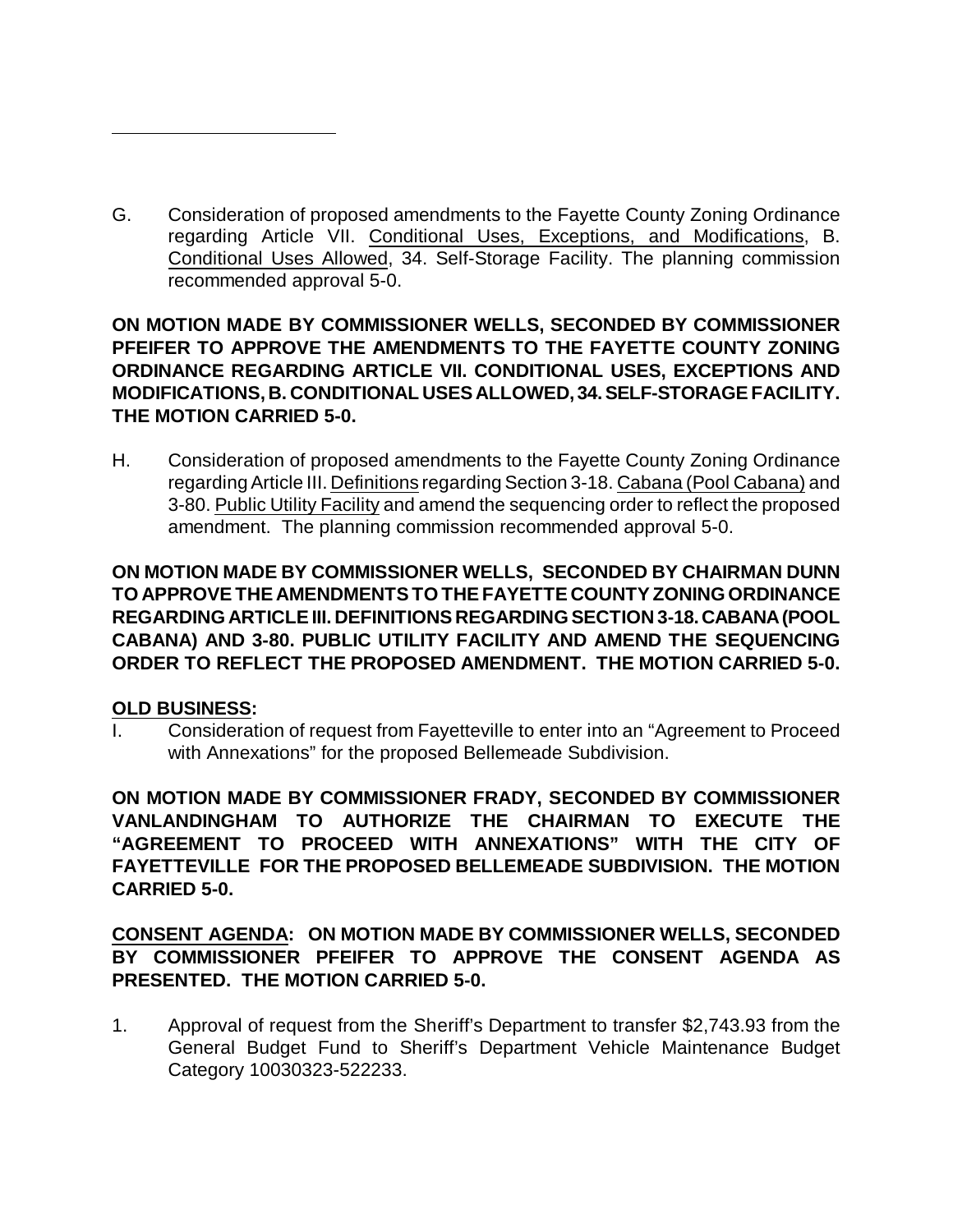- 2. Approval of recommendation to approve a tax refund to Jerry H. Bond in the amount of \$652.98 for the years 2001, 2002 and 2003.
- 3. Approval of recommendation to deny a tax refund to Nellie Bab in the amount of \$814.82 for the year 2003.
- 4. Approval of recommendation to approve a tax refund to John Duren in the amount of \$392.61 for the years 2001, 2002 and 2003.
- 5. Approval of recommendation to approve a tax refund to Donald J. Apking in the amount of \$1,460.51 for the years 2001, 2002 and 2003.
- 6. Approval of minutes for Board of Commissioners meetings held on May 27, 2004 and June 2, 2004.

## **PUBLIC COMMENT:**

Members of the public are allowed up to five minutes each to address the Board on issues of concern other than those items which are on this evening's agenda.

#### **NONE.**

# **STAFF REPORTS:**

**EXECUTIVE SESSION:** Attorney McNally requested an Executive Session to discuss six legal items and two real estate acquisition matters.

Commissioner Frady requested an Executive Session to discuss one legal item.

## **EXECUTIVE SESSION: ON MOTION MADE BY COMMISSIONER WELLS, SECONDED BY COMMISSIONER PFEIFER TO ADJOURN TO EXECUTIVE SESSION TO DISCUSS SEVEN LEGAL ITEMS AND TWO REAL ESTATE ACQUISITION MATTERS. THE MOTION CARRIED 5-0.**

**REAL ESTATE ACQUISITION:** Attorney McNally discussed a real estate item with the Board.

**ON MOTION MADE BY COMMISSIONER WELLS, SECONDED BY CHAIRMAN DUNN TO AUTHORIZE ATTORNEY MCNALLY TO PROCEED IN THIS MATTER. THE MOTION CARRIED 5-0.**

**REAL ESTATE ACQUISITION:** Attorney McNally reported to the Board on a real estate item.

**ON MOTION MADE BY COMMISSIONER WELLS, SECONDED BY COMMISSIONER VANLANDINGHAM TO AUTHORIZE ATTORNEY MCNALLY TO PROCEED IN THIS MATTER. THE MOTION CARRIED 5-0.**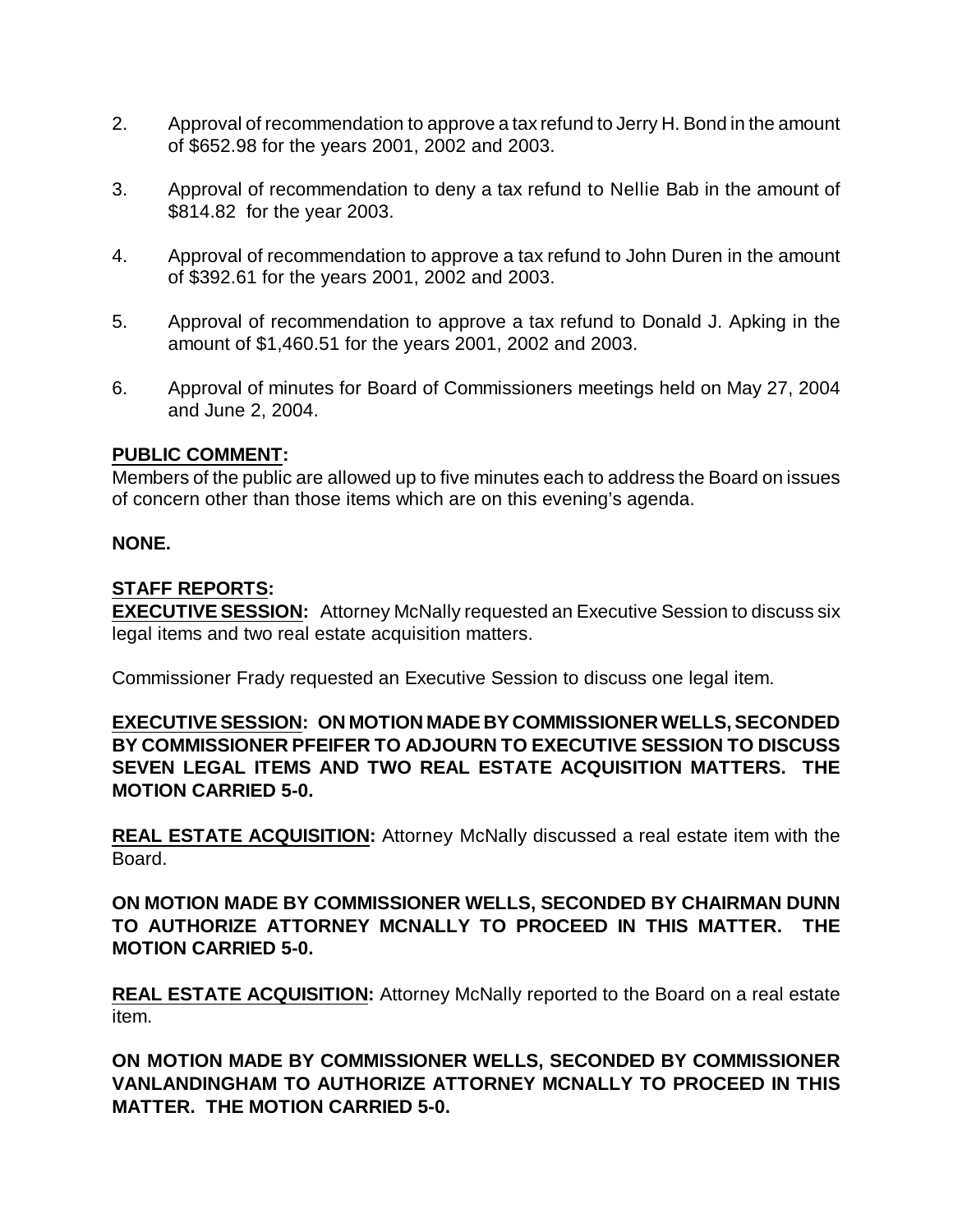**LEGAL:** Assistant County Attorney Dennis Davenport updated the Board on a legal matter.

# **ON MOTION MADE BY COMMISSIONER WELLS, SECONDED BY CHAIRMAN DUNN TO AUTHORIZE ASSISTANT COUNTY ATTORNEY DENNIS DAVENPORT TO PROCEED IN THIS MATTER. THE MOTION CARRIED 3-2 WITH COMMISSIONER VANLANDINGHAM AND COMMISSIONER FRADY VOTING IN OPPOSITION.**

**LEGAL:** Assistant County Attorney Dennis Davenport updated the Board on a legal matter.

# **ON MOTION MADE BY COMMISSIONER FRADY, SECONDED BY COMMISSIONER WELLS TO AUTHORIZE ASSISTANT COUNTY ATTORNEY DENNIS DAVENPORT NOT TO PROCEED IN THIS MATTER. THE MOTION CARRIED 5-0.**

**LEGAL:** Assistant County Attorney Dennis Davenport updated the Board on a legal matter.

# **ON MOTION MADE BY COMMISSIONER WELLS, SECONDED BY COMMISSIONER FRADY FOR ASSISTANT COUNTY ATTORNEY DENNIS DAVENPORT NOT TO PROCEED IN THIS MATTER. THE MOTION CARRIED 5-0.**

**LEGAL:** Assistant County Attorney Dennis Davenport reported to the Board on a legal matter.

# **ON MOTION MADE BY COMMISSIONER WELLS, SECONDED BY CHAIRMAN DUNN TO AUTHORIZE ASSISTANT COUNTY ATTORNEY DENNIS DAVENPORT TO PROCEED IN THIS MATTER. THE MOTION CARRIED 5-0.**

**LEGAL:** Assistant County Attorney Dennis Davenport discussed a legal matter with the Board.

#### **THE BOARD TOOK NO ACTION ON THIS MATTER.**

**LEGAL:** Commissioner Frady discussed a legal matter with the Board.

#### **THE BOARD TOOK NO ACTION ON THIS MATTER.**

**LEGAL:** Attorney McNally and Commissioner Frady discussed a legal matter with the Board.

**ON MOTION MADE BY COMMISSIONER FRADY, SECONDED BY COMMISSIONER WELLS FOR THE ASSISTANT COUNTY ATTORNEY DENNIS DAVENPORT TO PROCEED IN THIS MATTER. THE MOTION CARRIED 4-1 WITH COMMISSIONER VANLANDINGHAM VOTING IN OPPOSITION.** 

**EXECUTIVE SESSION AFFIDAVIT: ON MOTION MADE BY COMMISSIONER WELLS, SECONDED BY COMMISSIONER VANLANDINGHAM TO AUTHORIZE THE CHAIRMAN**